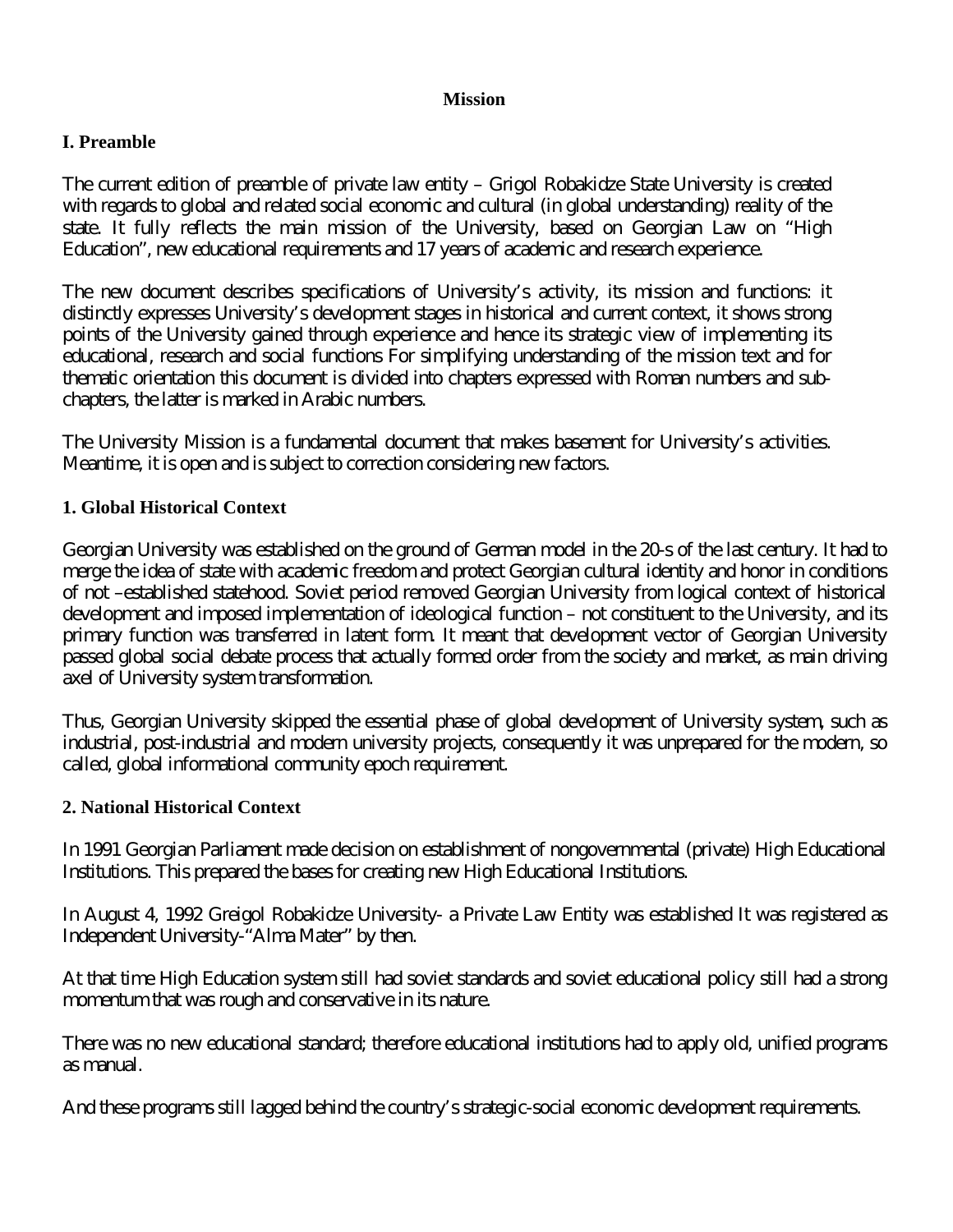Existing educational methods were less effective, that had negative impact on educational quality.

# **3. Development**

Feeling immobilization tendencies, the University started reforms, center of gravity ofteaching and learning processes shifted to students step-by-step. Principles of academic independence were introduced; Harmonious conditions of teaching and research work were created; unified system of receiving theoretical education and practical skill was formed; University allots solid financial recourses for this purpose to create modern technical laboratorial base.

Internal reform had its results. According to international research of UNESCO Educational Management in 2002, the University was named among progressive educational institutions and was in top five according to employment rate. In the same report of the institute it was underlined that among these 5 institutions it was only Grigol Robakidze University that was established with local capital and the rest four had foreign capital Investment.

These two aspects distinguished the University as unique and viable.

Establishment of western educational values put changing of the University's name on agenda. On demand from students and academic personal University was named after great Georgian thinker-Grigol Robakidze. Thus, from April of 1996 independent institute "Alma Mater" keeps on functioning as private law legal entity – Grigol Robakidze University.

In spite of progress University was still far from European standards: evaluation system was not changed, curricula was not optimized – we had no such mechanisms, that could promote total display and development of student's intellectual and creative resource, creation of healthy motivation to learning.

University still inspires to solve these problems and is still in process of investigation. It made contacts with famous foreign Institutions, created tradition of international collaboration that truly played great role in forming modern system of teaching and learning, though achievements were still far from the desired.

## **4. TEMPUS TACIS**

TEMPUS TACIS project played invaluable role. It was launched in University in March, 2001 and implied setting European standards in teaching and learning. The project was a good stimulus for increasing internal reforms pace and making cardinal changes; new educational concept was created; new approaches were made to teaching and learning process; result oriented curricula were made, Anglo-Saxon model of credits transferring and gathering was introduced.

Student became a central figure, and University's academic and material technical potential conformed to his/her interest. Student lost the function object to teaching but became a central subject to new academic symbiosis-teaching and learning.

## **5. National Educational Reform**

In 2005 Georgian parliament adopted a law on "High Education" that was a bases for total reforming of the country's high education system. Is should be noted that the whole academic system of Grigol Robakidze University turned out to be in total compliance with new law requirements after Tempus TACIS project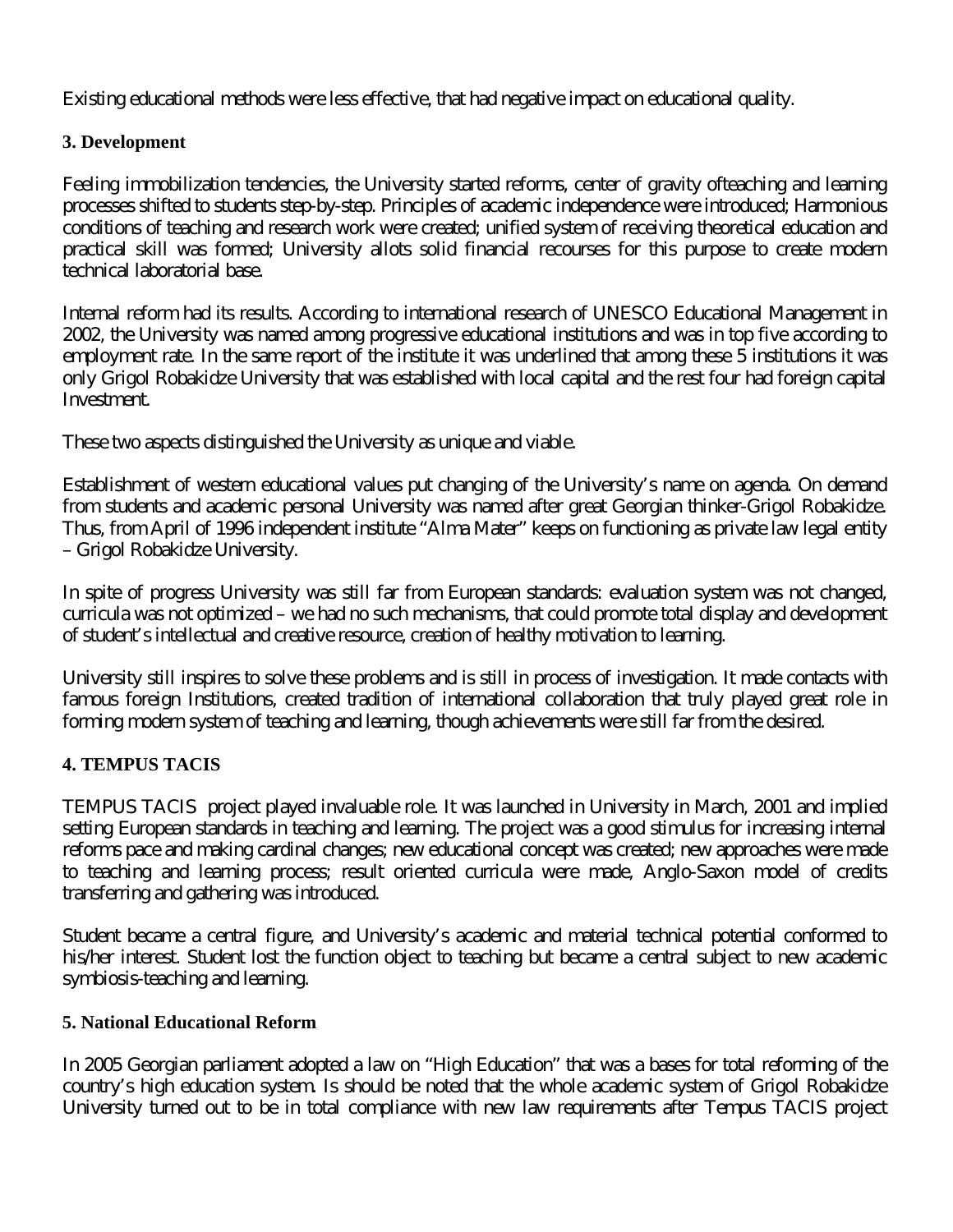implementation. Meanwhile the Law was a powerful impulse for speeding internal reform and re-thinking University Mission.

# **II. Mission Essence**

# **6. University Function and Identity**

University is a dynamic academic system that considers its function in global and national development context, based on community requirement and idea of Georgian University. The main resource of its function is the fields of social activities formed by actual context of the country's development, and they are: a) Forming of educational society, social and professional mobility, stipulated by education based development, characteristic to national economic development. b) Global technological and service innovations development and adaptation of the country's economy to this process; c) Development of national culture, including business that provides condition for ensuring community welfare;

Thus, University complies main fields of its competence - education and science with community requirements and creates new functional direction – community service. University is developing as innovative High Education Institution that means ability to react quickly on external factors and community requirements, continuous improvement of educational and scientific research product quality and meeting customers' demands by introducing new service technologies.

## **7. University Role/Mission**

1. University mission is to prepare new generation specialists with large competencies that will promote multilateral range development of knowledge based economy and knowledge community's.

2. To bring up competitive specialists, persons with sense of citizenship, national consciousness, having liberal values, and with awareness of Georgian and World culture values.

3. To ensure students' growth perspective, development of their personal and creative potential by increasing potential of international mobility and by implementing educational programs of all three level.

4. To create effective system for developing scientific research sphere, that creates base for enlarging scientific potential of academic personal and preparing new scientific staff.

5. To create service system oriented on community requirements on the basis of academic and scientificresearch experience.

## **8. University's activity is based on the following values/principles**

- 1. Liberalization, democracy, openness of teaching and learning process.
- 2. Objectiveness, honesty, high responsibility.
- 3. Learning humanization and social activeness.
- 4. Student central subject of teaching and learning process.
- 5. Academic inaccessibility and freedom of research.
- 6. Freedom of choice, transparency, justice.

## **9. University's Functional Directions**

## **a) Education – Teaching and Learning**

University concentrates its academic resources on development of social activities such as: business, mostly banking-financial, travel sector, law, public healthcare, social and humanitarian sciences. Hence, its educational strategy is oriented on giving rational knowledge and working out general competencies.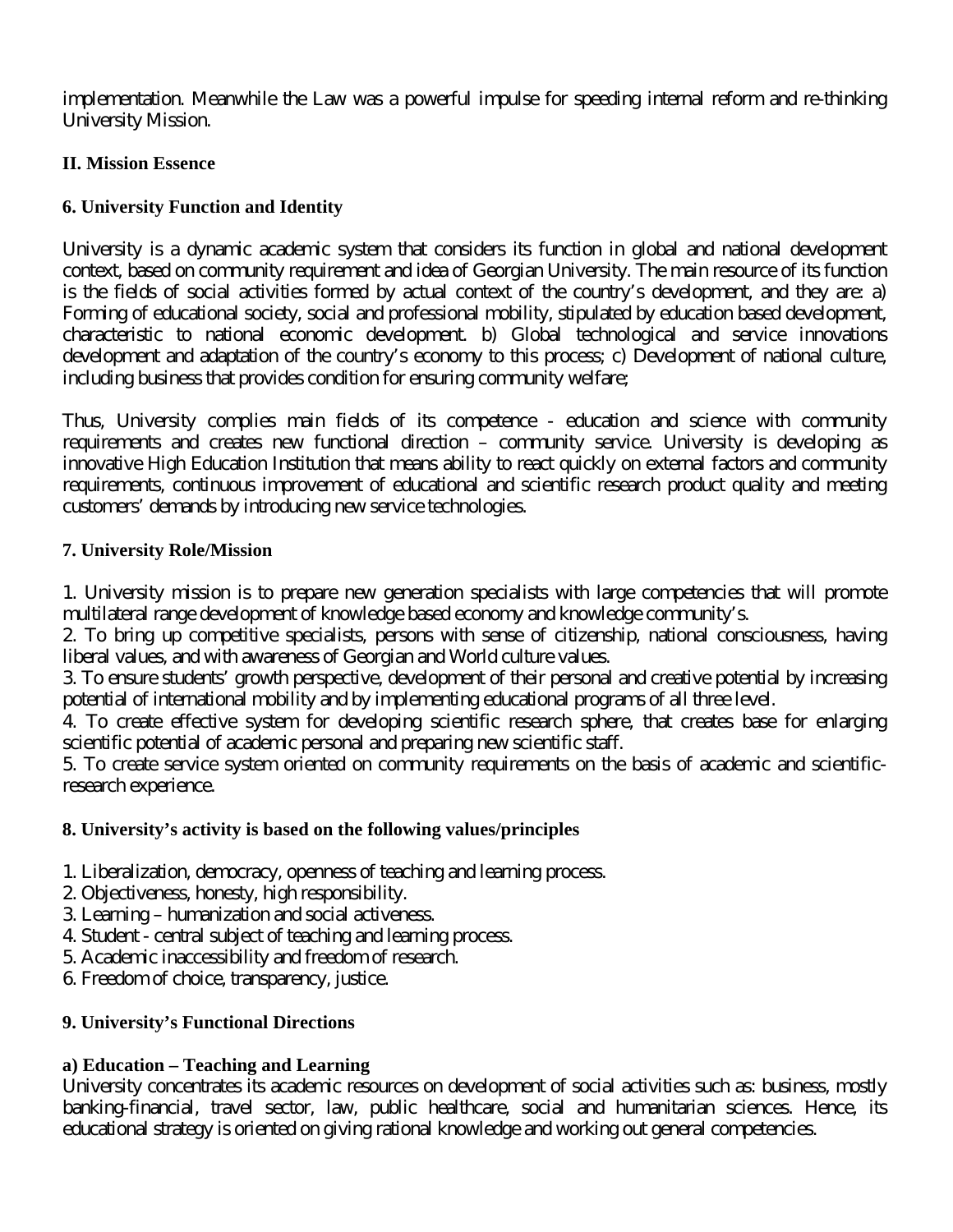Development of new economic and social infra structure that is stimulated with large scale investment makes basis for knowledge based economy and, hence for the development of knowledge based labor market. In other words, market demands more qualified human recourses, mostly for medium entrepreneurs circle. So, University develops bachelor's programs that prepare specialists for middle range positions.

University understands that for innovative development of different spheres it is necessary to prepare personnel with deeper theoretical knowledge and professional skills than BA programs can ensure. Thus it will primarily develop Magister and Doctoral programs that aim to prepare qualified personnel for high scientific, academic and management hierarchy.

To insure efficiency of educational programs University systematically develops modern methods and technology of education, for this it constantly cares about professional development of academic personnel and improvement of material technical resources.

For effectiveness of educational programs University develops partnership with advanced foreign institutions: created integral, joint programs, widens possibilities for knowledge deepening through distance learning.

On the whole teaching and learning process serves new knowledge transferring and generating multilateral skills, as well as qualification change/improvement, through this University promotes the country's economic development, logical managements of social and professional mobility process.

#### **b) Research and Creativity**

University inspires to develop as modern educational research institution. For this purpose it directs its effort to development of innovative research, for which it systematically improves research management system and relevant institutional base.

To support program published in September of 2007 by Georgian Government and to meet requirement of Georgian law on 'high education', University strengthens effort to harmonize research and teaching and learning process, supports implementation of research projects of academic personnel and students and creative initiative.

Thus, University supports development of branch science; adaptation of the country's economic with global technological and service innovation process, generally development of community culture.

#### **c) Community Service**

University's orientation on community requirement implies not only its academic and research activity, but also community service itself that is based on University's intellectual resource, its academic experience and research result.

So, University renders community service into the following directions:

a) Clinical and consultation service;

b) Professional development and re-qualification;

c) Expertise.

By setting this component of its activities in promotion, University ensures meeting community requirements and improving its welfare.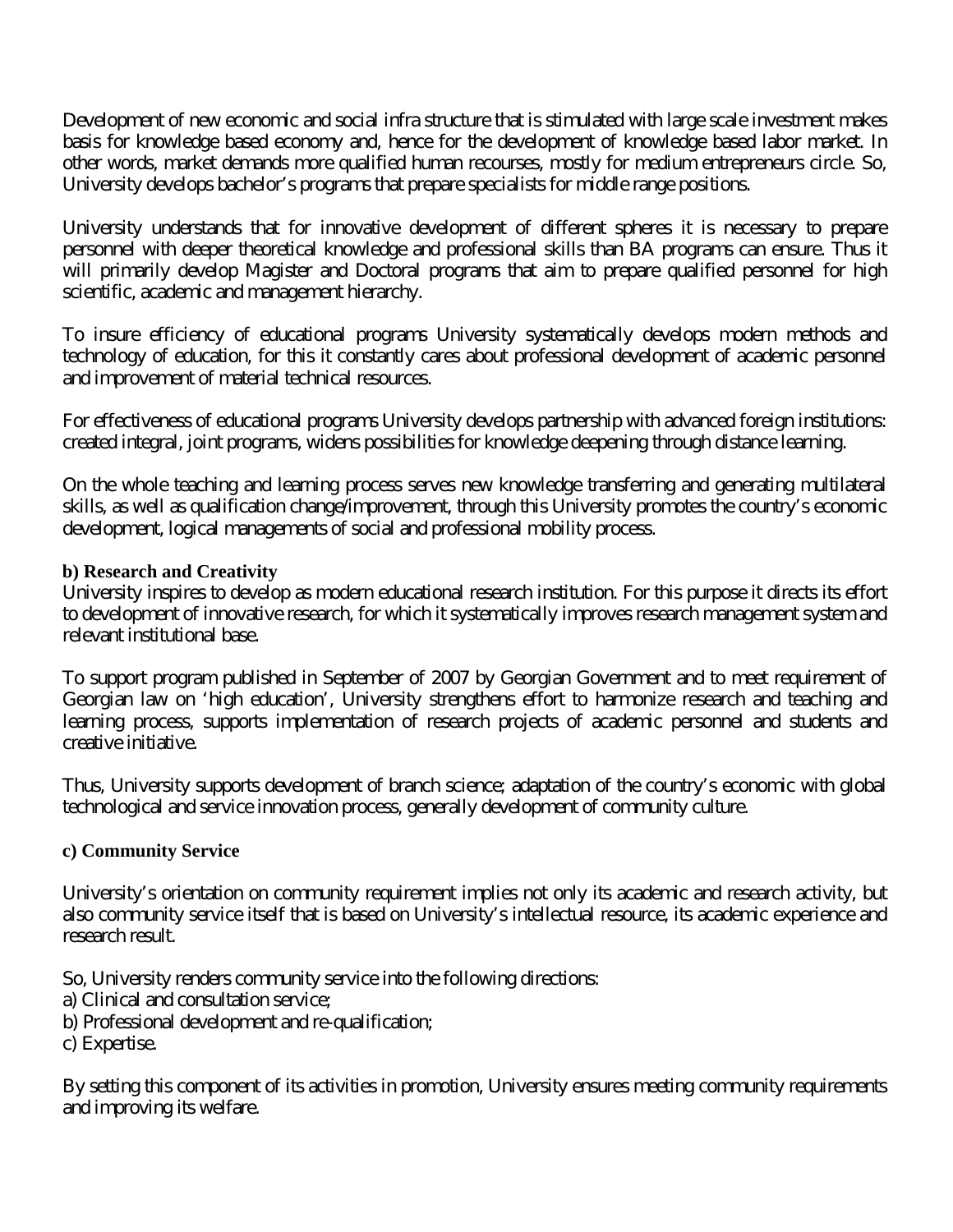#### **10. Students Support**

Teaching and learning process in University is oriented on complete opening of intellectual and creative possibilities of a student – a subject of this process and his/her preparing for career.

With regards of a student's factor University systematically updates and enlarges teaching resources, ensures maximally comfortable environment, cares for the student's nourishment, hygiene and health service improvement.

University promotes students' mobility for which it transfers its activity to the direction of education programs' liberalization, continues work with foreign educational institutions for enlargement possibilities of continuing education.

Students are aware that have balanced responsibility together with University of solving tasks defined by educational program, acquiring quality knowledge and skills, that's why they participate in creation of University's management hierarchy. They have chance to monitor own educational process, meantime evaluate services offered by University, express their own attitude towards professors body. On its hand, University operatively resolves problematic issues or includes them in the future action plan.

According to demands of knowledge based labor market, for the purpose of giving quality education, University attracts big range of talented and hard working young people in spite of their nationality and political-religious view, for this it widens society relation system, but for the sake of accessibility creates flexible financial politics.

#### **11. Instruments**

University carries out its mission:

Through educational programs that serves forming national concept and liberal values, developing multilateral academic and general competences, understanding Georgian and world cultural values, interpreting the Country's historical, political and economical development tendencies in global context.

Through common system of quality management that ensures quality education.

Through different types of international educational projects that ensures increasing competition among graduates.

Through educational resources that serves education as well as research process.

Through developing scientific research system that supports creation of relevant conditions for generation new knowledge, development of the country's scientific potential.

Through academic and social support programs, cultural, sport and entertainment projects.

Through community service system that is oriented on the community's social and intellectual support.

Through flexible management system that ensures coordinated and effective functioning of University's each structural unit.